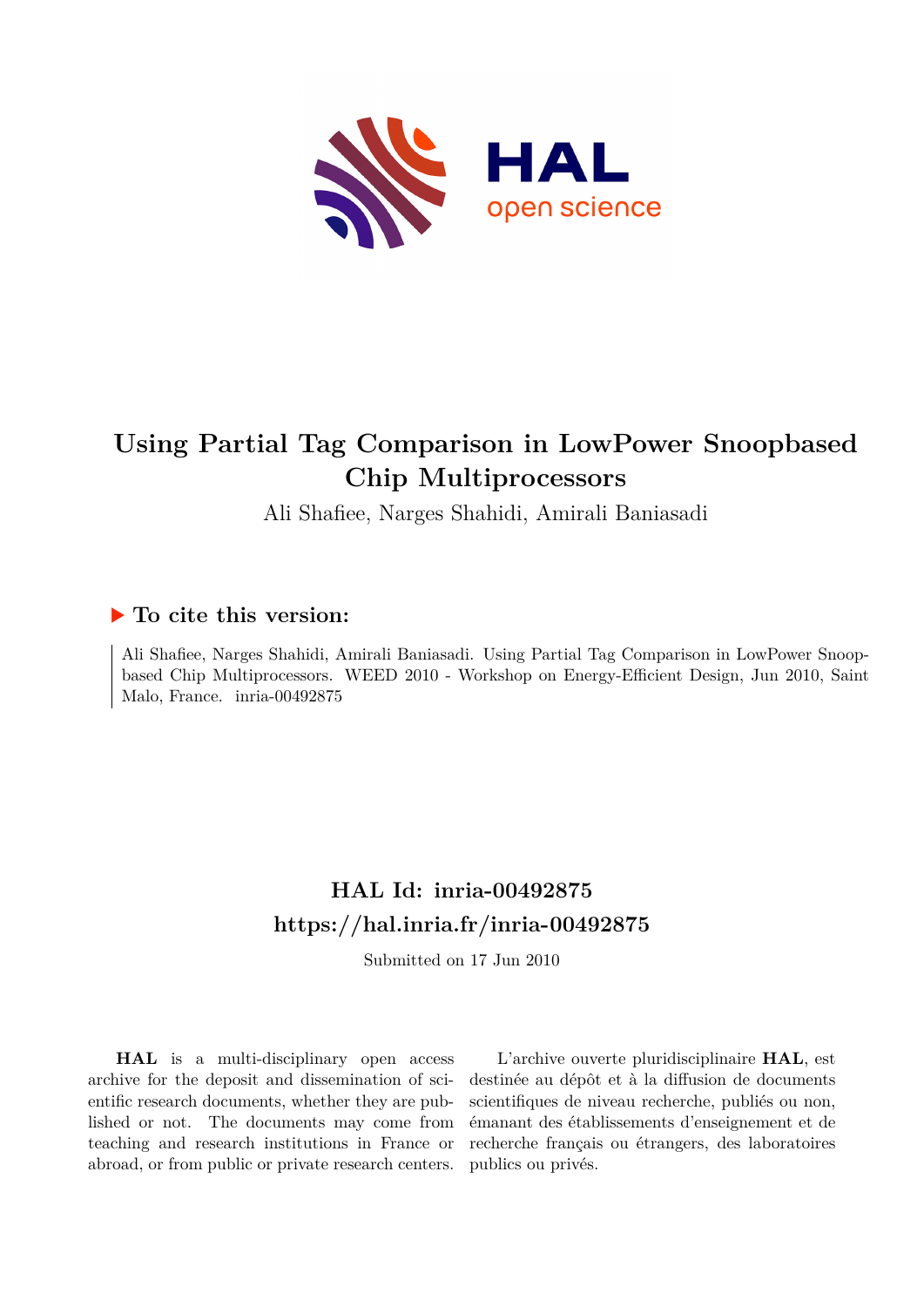# Using Partial Tag Comparison in Low-Power Snoop-based Chip **Multiprocessors**

Ali Shafiee<sup>◆</sup> Narges Shahidi<sup>◆</sup> Amirali Baniasadi<sup>†</sup> <sup>•</sup>CE Department, Sharif University of Technology, Tehran, Iran †ECE
Department,
University
of
Victoria,
Victoria
BC,
Canada {a\_shafiei,shahidi}@ce.sharif.edu amirali@ece.uvic.ca

Abstract—In this work we introduce power optimizations relying
 on
 partial
 tag
 comparison
 (PTC)
 in
 snoop‐based chip multiprocessors. Our optimizations rely on the observation that detecting tag mismatches in a snoopbased
 chip
 multiprocessor
 does
 not
 require
 aggressively processing the entire tag. In fact, a high percentage of cache
 mismatches
 could
 be
 detected
 by
 utilizing
 a
 small subset but highly informative portion of the tag bits.

Based
on
this,
we
introduce
a
source‐based
snoop
filtering mechanism
referred
to
as
S‐PTC.
In
S‐PTC
possible
remote tag
mismatches
are
detected
prior
to
sending
the
request. We reduce power as S-PTC prevents sending unnecessary snoops and avoids unessential tag lookups at the endpoints.
 Furthermore,
 S‐PTC
 improves
 performance
 as
 a result
of
early
cache
miss
detection.

S-PTC improves average performance from 2.9 % to 3.5% for different configurations and for the SPLASH-2 benchmarks used in this study. Our solutions reduce snoop request bandwidth from 78.5% to 81.9% and average
tag
array
dynamic
power
by
about
52%.

# **1. Introduction**

The
 continuous
 downscaling
 of
 transistor
 dimensions together
 with
 limitation
 on
 program's
 instruction
 level parallelism
 has
 popularized
 shared‐memory
 chip
 multi‐ processor
(CMP)
architecture
as
an
effective
solution.

On a
 CMP,
 cores
 communicate
 through
 shared
 variables
and based
 on
 cache
 coherence
 protocols.
 Cache
 coherence protocols
 facilitate
 propagating
 the
 recently
 updated values
 to
 all
 concerning
 caches
 [1].
 In
 addition,
 cache coherency provides cores with the latest value of the requested
shared
variables.
The
delay
associated
with
the coherency
 mechanisms
 postpones
 shared
 variable updates
 and
 read
 operations.
 Accordingly,
 one
 way
 to enhance
 the
 overall
 CMP
 performance
 is
 to
 speedup
 the coherence
process.

To reduce coherency delay, commercial small-scale [2] and
 possibly
 larger
 CMPs
 [3]
 exploit
 Snoopy
 Cache Coherence (SCC) protocols. SCC protocols take an aggressive
 approach
 and
 broadcast
 memory
 requests
 to all
 cores
 in
 the
 system.
 Unfortunately,
 SCC
 protocols impose
 high
 interconnect
 bandwidth
 demand
 and frequent
unnecessary
remote
cache
searches
[3].

Previous
research
has
introduced
different
approaches
to solve the above problems. One possible approach exploits snoop
 filters
 to
 eliminate
 useless
 interconnect
 and memory
activities
[4‐7].
Snoop
filters
come
in
two
classes: source‐based
 and
 destination‐based.
 In
 source‐based filters
[4,5]
each
node
decides *locally,*but
based
on *global* knowledge, to broadcast a message or not. While this approach
can
eliminate
some
unessential
traffic,
it
cannot stop delivering messages or prevent cache lookups in non‐concerning
processors
when
it
attempts
to
broadcast. Destination‐based
 filters,
 however,
 focus
 on
 eliminating unnecessary
lookups
at
destinations
[6,7].
On
the
contrary to
 source‐based
 filters,
 these
 filters
 rely
 on *local* knowledge
 to
 determine
 whether
lookup
is
 necessary
 or not. They take advantage of the snoop request access pattern locality [6] or bloom filters [7] to eliminate nonrequired
lookups.

We extend previous work by using partial tag comparison (or
simply **PTC**)
in
snoop‐based
chip
multiprocessors.

We rely on the observation that a considerable share of tag mismatches
 could
 be
 avoided
 by
 comparing
 a
 subset
 of tag bits, making an entire tag comparison unnecessary. We take advantage of this phenomenon and store a small number of tag bits for tags recorded in all cores in the source node to facilitate early mismatch detection. Prior to
 sending
 a
 snoop
 request,
 we
 compare
 the
 subset
 of address tag bits to those stored in the source node and avoid sending the snoop request to nodes showing a mismatch.

It should be noted that there are two classes of coherency cache
misses:
global
and
local.
A
global
miss
occurs
when the
requested
address
is
missed
in
every
remote
cache.
In the
case
of
a
local
miss,
while
one
or
more
cores
miss
the requested
data,
there
is
at
least
one
remote
cache
that
has a
copy
of
the
requested
block.
Previous
suggested
source‐ based
 filters
 focus
 on
 global
 misses.
 As
 we
 show
 in
 this paper, our proposed source-based PTC-based mechanism detects
both
global
and
local
misses
increasing
the
power reduction
opportunities.

Using a small number of tag bits makes early cache miss detection
 possible.
 This
 results
 in
 performance improvement for some of the applications studied here. Therefore, while previously suggested techniques often save power at the expense of performance, we improve performance
 and
 power
 simultaneously
 for
 some applications.

In
summary
we
make
the
following
contributions.

We show that it is possible to maintain cache coherency by using only a small number of tag bits. Our study shows that it is possible to detect, on average, between
 95%
 to
 98%
 of
 global
 and
 local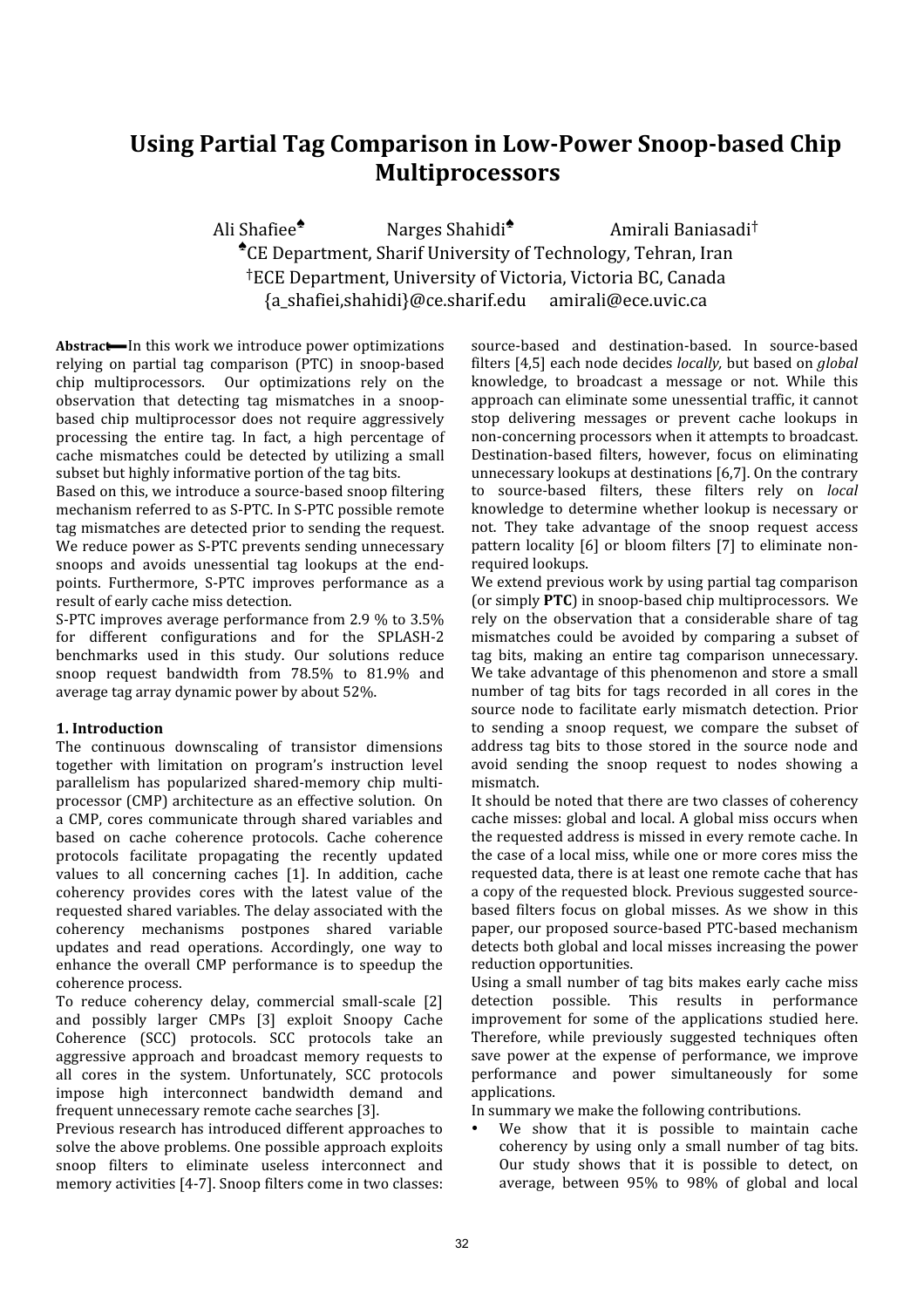remote
 misses
 by
 taking
 into
 account
 only
 the
 eight lower bits of the requested tag in different CMP configurations.

We propose source-based PTC (or S-PTC). S-PTC relies
 on
 storing
 a snapshot
 of
 the
 storage components
involved
in
snooping
at
the
source‐side. S‐PTC
reduces
interconnect
bandwidth
requirement (78.5%
 to
 81.9%)
 and
 tag
 array
 dynamic
 power (52%)
 while
 improving
 average
 performance
 up
 to 3.5%.

The reset of the paper is organized as follows. In section 2 we
 discuss
 background.
 In
 section
 3
 we
 present
 our motivating
findings.
In
section
4
we
discuss
S‐PTC
in
more details.
 In
section
5
we
present
methodology
and
results. In section 6 we discuss related work. Finally, in section 7 we
offer
concluding
remarks.

#### **2.
Background**

SCC
 protocols
 implementations
 consist
 of
 coherence communication
 followed
 by
 possible
 cache‐to‐cache
 data transfers.
 To
 keep
 coherence
 transactions
 fast,
 designers utilize
 different
 interconnects
 for
 different
 cache coherency
 operations
 [8]. Small‐scale
 CMPs
 (which
 are the
 focus
 of
 this
 work)
 use *address*, *snoop* and response/command buses for sending requests to the snoop controller, broadcasting the requested addresses to all
cores
and
gathering
each
core's
 response
 respectively [1].
 In
 addition,
 the
 snoop
 controller
 could
 be
integrated with the memory controller in order to manage requests going
 to
or
coming
 from
 the
higher
memory
level.
Small‐ scale
 CMPs
 could
 also
 assume
 a
large
 separate
 pipelined bus for data communication [8]. Figure 1 illustrates a typical
sequence
of
coherence
 transactions
 for
coherence buses.



Figure 1: The sequence of transactions for SCC protocols over shared bus fabrics. 1) One of the cores sends the requested address using the address bus. 2) The controller decodes the requested address and queues it at the end of the snoop queue. After it has reached the head of the queue, the *controller
 broadcasts
 the
 requested
 address
 over
 the
 snoop
 bus.
 3)
Other cores
 search
 their
 cache
 tag
 array
 and
 prepare
 their
 response.
 4)
 Every core
puts
the
lookup
result
on
the
response
bus.
The
controller
receives
the result.
 5)
 The
 snoop
 controller
 makes
 and
 propagates
 the
 final
 decision according
to
the
responses
received.*



**Figure 2:** How often using the *n* lower tag bits (n<4, 4≤*n* ≤6 and 7≤*n* ≤8) is enough to detect a remote cache miss in the configurations investigated in *this
work
(see
section
5
for
details).* 

#### **3.
Motivation**

Conventional
 snooping
 relies
 on
 broadcasting
 and processing
 all
 tag
 bits.
 This
is
inefficient
 from
 the
 power and bandwidth point of view as it is possible to detect mismatches using a small portion of tag bits. To provide better
 insight,
 in
 figure
 2
 we
 report
 how
 often broadcasting the lower *n* bits of the tag is enough to detect a mismatch in all ways used in remote set associative caches. As
 reported,
 a
 large
 number
 of
 tag
 mismatches could
be detected
using
a
small
number
of
bits.

On average, and for all configurations, more than 84% of snoop
 misses
 could
 be
 detected
 broadcasting
 only
 eight tag
bits.
Our
study
shows
a
similar
observation
 for
cache lookups (not reported here in the interest of space).

### **4.
SPTC:
Cache
Optimizations**

In
this
section,
we
introduce
S‐PTC
in
more
detail.

### **4.1
SPTC**

S‐PTC
detects
useless
coherence
traffic
and
lookups
prior to sending the snoop request. This is done by keeping a small subset of tag bits of all core storage states. This small subset is used to avoid sending snoop messages to cores
 that
 do
 not
 have
 a
 valid
 version
 of
 the
 requested line. To identify such cores, S-PTC holds a repository referred to as the S-filter containing the small subset of bits
 for
 every
 tag.
 This
 filter
 is
 accessed at
 the
 core initiating the snoop. The S-filter contains the least significant bits of every tag (LSB) for partial tag comparison.

S-PTC avoids snooping and searching all caches as it can identify those likely to have the requested block. By limiting the search to some and not all cores, S-PTC avoids processing
both
global
and
local
misses.

#### **4.2
SPTC
Updating**

S-PTC requires keeping track of the storage states of snooping
components.

Therefore
having
an
efficient
filter updating
 mechanism
 is
 essential. To
 provide
 the
 S‐filter with
 recent
 storage
 states,
 we
 need
 to
 keep
 all
 cores informed
about
every
eviction
and
insertion
event.
Since evictions occur as a result of inserting new cache blocks, information
 regarding
 both
 events
 could
 be
 broadcasted simultaneously.

For example, assume that one of the local caches inserts block A, replacing block B. At this point the controller,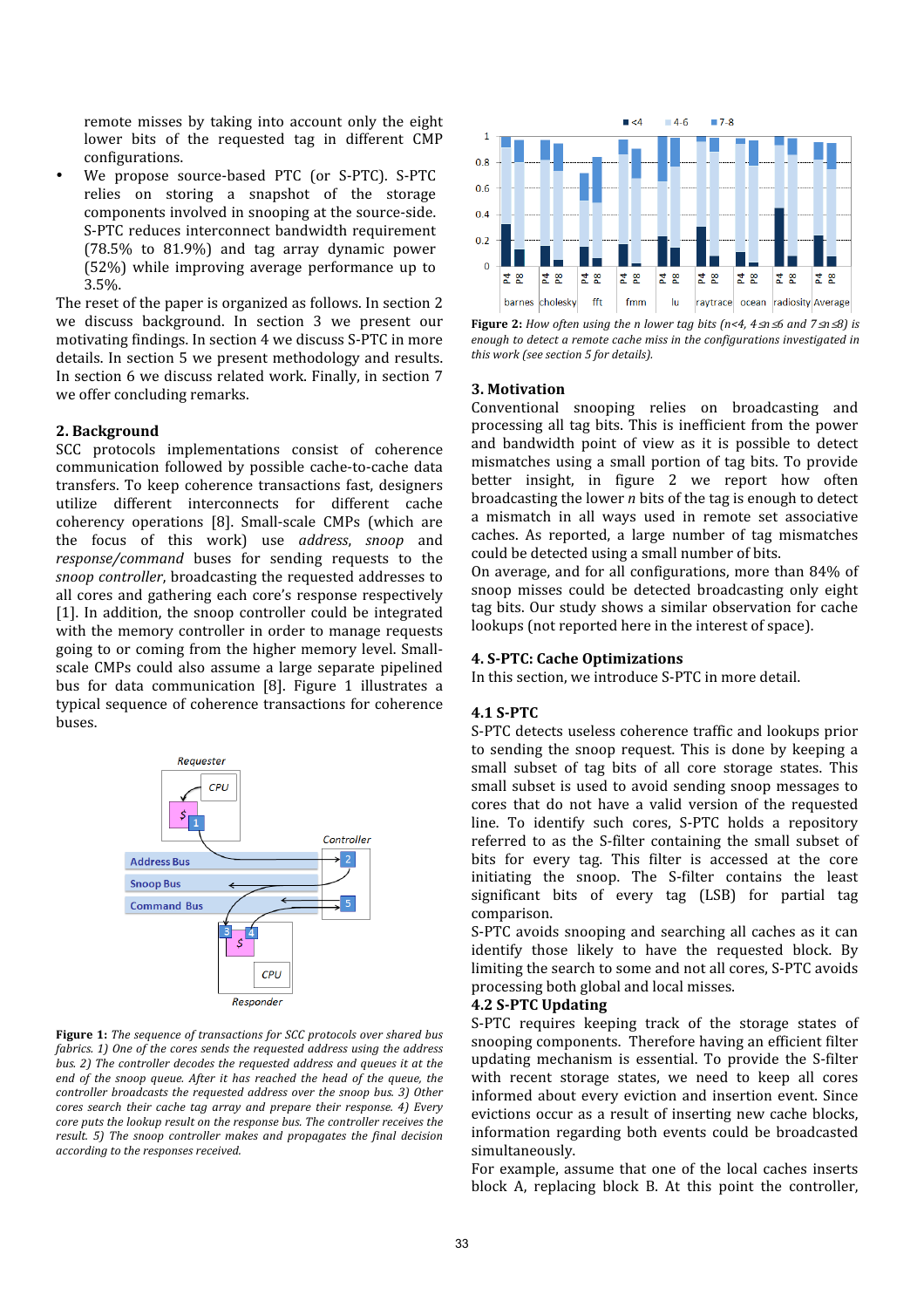while inserting A into the cache, informs all filters regarding
the
latest
position
and
state
of
B.
It
is
important to
note
that
the
controller
should
also
broadcast
B's
dirty bit.

An S-filter not informed about the dirty blocks could potentially
 mistake
 an
 outdated
 block
 residing
 in
 the upper level memory for a dirty block sitting in the writeback
buffer.
This
could
happen
if
an
evicted
block
is requested
 before
 being
 written
 to
 the
 upper
 memory level.
 An
 uninformed
 S‐filter
 assumes
 that
 all
 evicted blocks
are
clean.
Consequently
the
coherency
mechanism will look for the missing data in the upper level memory. To
 prevent
 such
 scenarios
 storing
 a
 low
 resolution snapshot of the writeback buffer (WB) is also needed.

To keep S-filters up-to-date the following hardware modifications
are
needed.

Local tag array: Local tag array should send the insertion position,
 (i.e.,
 the
 way
 number
 or
 W),
 in
 set
 associative caches
and
 the
dirty
bit
 (D)
of
 the
corresponding
evicted line to all S-filters. In the case of direct mapped caches sending
W
is
irrelevant.

Snoop controller: The snoop controller is responsible for sending
the
required
information
to
all
S‐filters.
Since
the snoop
controller
has
to
accommodate
the
three
new
fields used
 by
 the
 address
 bus,
 we
 add
 them
 to
 the pending memory
request
table
of
the
memory
controller.

Besides
the
detecting
bits,
S‐PTC stores
a
bit
indicating
the validity of tag and a parity bit. S-PTC does not use or modify
the
coherence
bits
of
the
cache
blocks;
therefore
it is
orthogonal
to
the
underlying
cache
coherence
protocol. In
 figure
 3
 we present
 the
 steps
 taken
 during
 S‐PTC updating
in
more
detail.

Note that S-PTC relies on broadcasting the final command to
all
cores
in
order
to
update
all
S‐filters.



Figure 3: S-PTC updating. 1) CPU requests address A in core 0. 2) The local tag array in core 0 signals a miss and selects the position of the dirty line (F) for replacement. 3) Upon granting access, core 0 sends a request to the *snoop
controller
for
address
A
containing
position
and
the
dirty
bits
of
line
F*  over the address bus. 4) Snoop controller stores information about the evicted line in the pending request table. 5) After locating line A, the controller broadcasts a message over the command bus a) to order core 0 to *receive line A and b)* to tell all S-filters about evicting F and inserting A in core 0. 6) Finally, core 0 replaces F with A, while forwarding F to WB. In addition, the S-filters are updated while they snoop the command bus to get *the
latest
event.*

In
the
baseline
snooping,
however,
the
final
command
only addresses the requesting or providing cores. Further optimize
of
our
solution
is
part
of
or
our
ongoing
research.

# **5.
Methodology
and
Results**

In
this
section
we
report
methodology
and
results.
Section 5.1
 explains
 methodology. In
 section
 5.2
 we
 report performance
improvements.
 In
section
5.3,
5.4
and
5.5
we report
bandwidth
reduction,
tag
power
and
area
overhead respectively.

# **5.1
Methodology**

We use a representative subset of SPLASH-2 [9] (see Table 1)
 applications. We
 use
 and
 modify
 the
 SESC
 simulator [10] to simulate our system. Table 2 reports the configurations
 used
 in
 our
 experiments. These configurations are consistent with today's implementation of
CMPs
[11].
We
use
CACTI
6.0
[12]
to
estimate
cache
tag array
and
filter
power.
We
assume
65nm
technology
with a
target
frequency
of
5GHz.
Note
that
S‐PTC
uses
auxiliary structures
 and
 therefore
 comes
 with
 timing
 and
 power overhead. In this study we take this overhead into account. We
compare
S‐PTC
to
a
conventional
CMP.

#### **5.2
Performance**

In
 figure
 4
 we
 report relative
 performance
 for
 S‐PTC compared
 to
a
conventional
snooping
system
 for
 the
 two configurations
 presented
 in
 Tables
 2 and
 for
 the applications
 studied
 here. As
 reported,
 we
 witness
 an average
performance
improvement
of
2.9%
and
3.5%
 for 4‐way
and
8‐way
CMPs
respectively.

#### **Table
1:** *SPLASH
input*

| benchmark | input             | <b>Benchmark</b> | input                 | <b>Benchmark</b> | input            |
|-----------|-------------------|------------------|-----------------------|------------------|------------------|
| barnes    | 16k<br>particle   | radiosity        | -batch -room          | water-NSq        | 512<br>molecules |
| cholesky  | K29.O             | Radix            | 8M keys               | water-sp         | 512<br>molecules |
| lи        | 512×512<br>matrix | raytrace         | Balls4.env            | fmm              | 16k<br>particles |
| Ocean     | 258×258<br>grid   | volrend          | 256×256×126<br>voxels | fft              | $-m20$           |

#### **Table
2:** *CMP
configurations*

| <b>Processor</b>          |                                    |                    | <b>Memory</b>   |                                | Interconnect |                      |                           |
|---------------------------|------------------------------------|--------------------|-----------------|--------------------------------|--------------|----------------------|---------------------------|
|                           | (instr. FX/FP<br>Branch predictor: |                    |                 | DL1/IL1 size: 64/32 KB         |              | 4/8 way CMP fast Bus |                           |
| 16K                       |                                    | windows size)      |                 | DL1/IL1 Asso.: 4/2 ways        |              | delay: 2/3 cycles    |                           |
| Bimodal & gshare          |                                    | 80/32              |                 | Latency: 3 cycles              |              | Slow wire penalty:   |                           |
| Penalty: 17 cycles        |                                    | ROB size: 176      |                 | Replace policy:                |              | 2 cycles             |                           |
|                           |                                    |                    |                 | WB/WT                          |              |                      | Bus arbitration: 6 cycles |
| Fetch/issue/commit:       |                                    | Int/FP register    |                 | Cache line: 64 B               |              |                      |                           |
| 4/4/5                     |                                    | file:176           |                 | Protocol: MESI                 |              | Bus size:            |                           |
| RAS: 32 entries           |                                    |                    |                 | Memory Latency: 500            |              | Adr./Snoop/Cmd       |                           |
| BTB: 2-way 2k             |                                    | Max load/store:    |                 | cycles                         |              | 7/12/8 Bytes [8]     |                           |
| entries                   |                                    | 62/56              |                 |                                |              |                      |                           |
| Configuration             |                                    | <b>Description</b> |                 | L2                             | L2 Latency   |                      | <b>Data Interconnect</b>  |
| P <sub>4</sub>            | four cores private                 |                    |                 | 4 MB 4-banked 16-<br>10 cycles |              |                      | crossbar                  |
|                           |                                    | L1 shared L2       |                 | way                            |              |                      |                           |
| P8<br>eight cores private |                                    |                    | 8-banked 16-way |                                | 10 cycles    |                      | crossbar                  |
|                           |                                    | L1 shared L2       |                 | with 512 KB per bank           |              |                      |                           |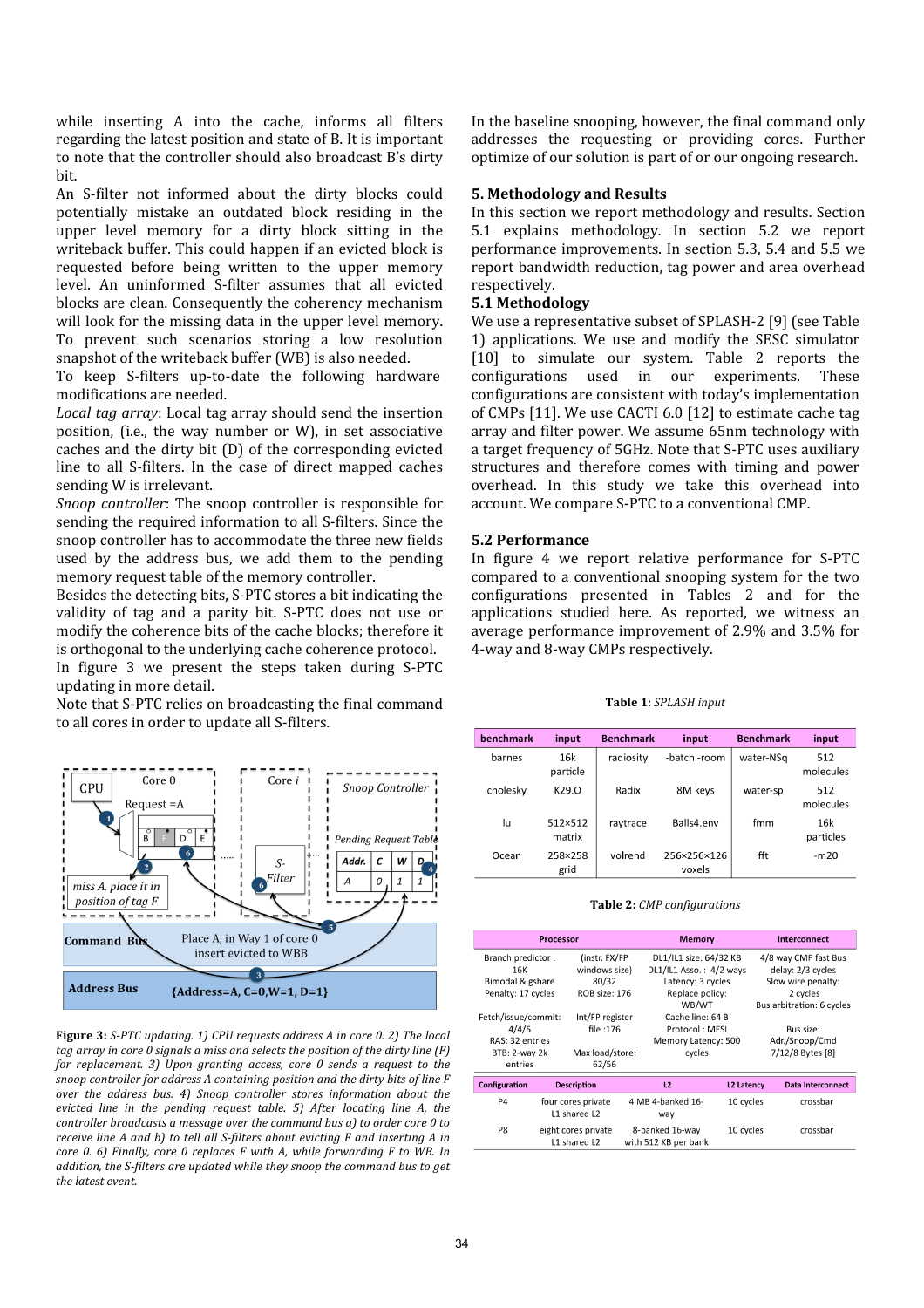

**Figure
4:** *Performance* 



**Figure
5:** *Bandwidth
utilization*

Note
 that raytrace
 and
 ocean
 show
 better
 performance improvements
 compared
 to
 other
 benchmarks.
 This
 is consistent
 with
 previously
 suggested
 studies
 [13].
 We improve
 performance as
 remote
 cache
 misses
 are detected before reaching the end-points (i.e., at the requesting
 node),
 skipping
 several
 snoop
 stages
 and initiating
an
L2
access
early.

#### **5.3
Bandwidth
Utilization
Reduction**

Source‐based
 filtering
 reduces
 bandwidth
 requirements. The
 exact
 bandwidth
 reduction
 depends
 on
 the
 bus physical
 implementation
 details.
 For
 a
 simple
 single segment bus bandwidth reduction is equal to number of snoop
requests
filtered.
For
segmented
or
star
buses
S‐PTC can
 reduce
 bandwidth
 further
 as
 it
 can
 eliminate
 some remote
 tag
arrays
searches
when
it
has
 to
snoop.
Figure
5 reports
 the
 normalized
 bandwidth utilization
for
 our
 two configurations.
 We
 consider
 two‐
 and
 four‐
 branch
 buses for 4-way and 8-way CMPs respectively. As reported, bandwidth reduction is 78.5% and 81.9% for 4-way and 8way
CMPs
respectively.

# **5.4
Tag
Lookup
Power**

In
this
section
we
report
tag
lookup
power.
S‐PTC
reduces dynamic
 power
 as
 it
 prevents
 unessential
 tag
 array lookups at the end-points. In figure 6 we report normalized dynamic
 power
 dissipation
 for
 tag
 array
 lookups.
 Our evaluation
shows
a
dynamic
power
reduction
of
53.2%
and 52.3% in tag arrays lookup is achievable when we use S-PTC.

Our
evaluation
shows
that
exploiting
S‐PTC
increases
static power
in
 tag
 arrays
 (60%
 and
 140%
in
 4‐way
 and
 8‐way CMPs)
as
a
result
of
the
auxiliary
structures
used.



**Figure
6:** *Tag
array
dynamic
power
dissipation*

Static
power
increases
with
the
number
of
cores
but
could be reduced by exploiting static power reduction solutions, which is part of our future work.

# **5.5
Area**

We estimate chip area utilization using the number of bits stored.
 For
 40‐bit
 address
 space
 CMPs
 with
 64B
 cache blocks,
a
complete
tag
array
should
contain
32
bits
 for
the tag address, and valid and dirty bits for every individual block. On the other hand, the S-filter stores 10 bits (8 bit for LSB, one valid bit and a dirty bit) for each cache line. Therefore
S‐PTC
stores
10
bits
per‐core
for
every
34‐bit
tag entry
of
bus‐side
tag
arrays.

# **6.
Related
Work**

A plethora of studies have investigated interconnect and memory
 optimizations
 in
 shared
 memory multiprocessors. Multicast snooping [14] and destination set prediction [15] aim at achieving a bandwidth requirement
 comparable
 to
 directory
 coherency
 while maintaining
 low
 access
 time
 similar
 to
 snoop
 based systems. Atoofian and Baniasadi showed that there is a high chance that two consecutive cache misses in a local cache
 are
 supplied
 by
 the
 same
 remote
 node
 (supplier locality). They exploited this to reduce power by limiting cache
 lookup
 and
 snoop
 broadcast
 to
 the
 predicted supplier [16]. Jetty is a destination-based snooping filter for
 symmetric
 multiprocessor
 systems,
 which
 takes
 two different approaches (i.e., inclusion and exclusion) to eliminate
extra
accesses
to
local
L2
caches
[17].

Ekman
et al.
 evaluated
 Jetty
 for
 CMPs
 and
 reported
 that
 power savings achieved by jetty are often outweighed by the overhead
associated
with
 the
 filters
 [18].
 In
Blue
Gene/P super
 computer
 three
 filters
 are
 used
 to
 optimize
 the memory system [6]. Ballapuram et al. use bloom filters [19] to remove unnecessary coherence activities [7]. Serial
 snooping
 is
 a
 destination‐based
 non‐speculative snooping technique that takes a sequential approach to search
 other
 cores
 instead
 of
 broadcasting
 [20].
 Flexible snooping
 further
improves
serial
snooping
in
logical
ring interconnects by employing an adaptive filter on each core
 that
 decides
 to
 snoop
 the
 request
and
 then
 forward or
to
snoop
and
forward
in
parallel
[21].

Ekman
et
al.
save
sharing
patterns
for
each
memory
page to
 filter
unnecessary
snoop
requests.
Two
 further
studies [4,5] introduce region (as a contiguous power-of-two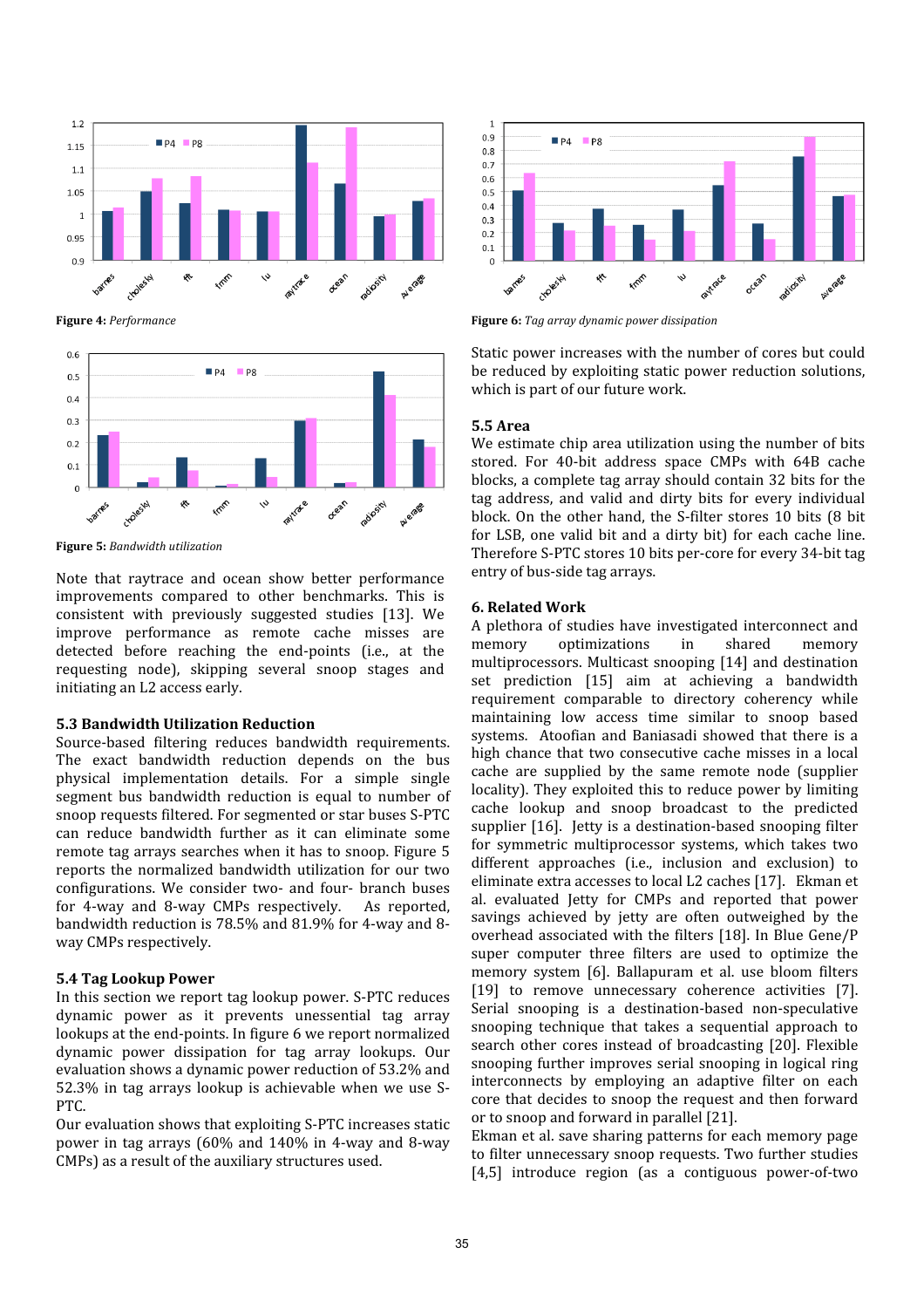number
 of
 cache
 lines)
 to
 address
 snoop
 inefficiencies. RegionScout
showed
that
memory
requests
lead
to
global region misses frequently and used a non-tagged filter to keep track of region's sharing pattern [4]. Cantin et al. used
 a
 tagged
 structure
 to
 save
 information
 for
 more regions but at the cost of complexity [5]. Both of these works
prevent
snooping
when
 they
 find
other
caches
not sharing
any
 block
 of
 the
 region
 containing
 the
 requested address.
 These
 studies
 do
 not
 improve
 bandwidth
 or memory
utilization
for
cores
not
sharing
the
region
when they
 attempt
 to
 broadcast.
 In‐Network‐Coherence‐ filtering addressed this issue by adding a table for each output port of on-chip routers containing non-shared regions
of
accessible
cores
[3].

In
 addition
 to
 the
 general
 differences
 listed
 above,
 our work is different from RegionScout [4] and Coarse-Grain Coherence
 Tracking
 [5]
 as
 S‐PTC
 reduces
 interconnect and
 cache
 activity
 for
 shared
 regions
 too.
 While
 S‐PTC limits
 interconnect
 and
 memory
 activity
 to
 those
 cores likely to have the data<sup>1</sup>, region-based techniques broadcast
 to
 all
 nodes
 and
 caches
 under
 such circumstances.
 Previous
 studies
 relying
 on
 temporal locality in cache misses (e.g., [6, 17]) capture a superset of locally stored tags by means of counting bloom filter [7, 17].
This
approach
misses
some
saving
opportunities
as
a result of aliasing. S-filters, on the other hand, are not vulnerable
to
aliasing
as
they
save
low
resolution
bits
 for every
individual
tag.
Moreover,
unlike
[17]
and
[6],
S‐PTC can
 capture
 all
 kind
 of
 misses
 including
 those
 that
 have occurred
very
recently.

While
serial
snooping
and
flexible
snooping
have
variable snoop delay, S-filters come with fixed penalty. Furthermore and in contrast to [20], S-PTC can improve performance
as
discussed
earlier.

# **7. Conclusion**

In this work we introduced S-PTC to improve energy efficiency
in
CMPs.

S‐PTC
uses
a
low
number
of
tag
bits
to reduce
the
amount
of
data
processing
and
communication in
 CMPs.
 S‐PTC
 reduces
 power
 as
 it
 eliminates
 a considerable share of the useless tag fast processing and transmission.
 We
 show
 that
 S‐PTC
 reduces
 power
 while improving
 or
 maintaining
 performance
 for
 applications and
configurations
used
in
this
study.

#### **Acknowledgment**

This
 work
 is supported
 by
 the
 Natural
 Sciences
 and Engineering
Research
Council
of
Canada,
Discovery
Grants Program and by Iran's Institute for Research in Fundamental
Sciences
(IPM).

#### **References**

- [1] S. V. Adve and K. Gharachorloo. Shared Memory Consistency
 Models:
 A
 Tutorial. Computer,
 Vol.
 29, No. 12
(Dec.
1996),
pp.
66‐76.
- [2] IBM. Power4: http://www.research.ibm.com/power4.
- [3] N. Agrawal, L-S. Peh, and N. K. Jha. In-Network Coherence Filtering:
 Snoop
 Coherence
 without
 Broadcast. In Proceedings
 of
 International
 Symposium
 on Microarchitecture,
New
York
City,
New
York,
Dec.
2009.
- [4] A. Moshovos. RegionScout: Exploiting Coarse Grain Sharing
 in
 Snoop‐Based
 Coherence.
 In
 Proceedings
 of International
Symposium
on
Computer
Architecture,
Jun. 2005.
- [5] J. F. Cantin, M. H. Lipasti, and J. E. Smith. Improving Multiprocessor
Performance
with
Coarse‐Grain Coherence
Tracking.
In
Proceeding
of
the
International Symposium
on
Computer
Architecture,
Jun.
2005.
- [6] V. Salapura, M. Blumrich, and A. Gara. Design and Implementation
 of
 the
 Blue
 Gene/P
 Snoop
 Filter.
 In Proceedings of International Symposium on High Performance
Computer
Architecture,
Feb.
2007.
- [7] C. S. Ballapuram, A. Sharif, and H.-H. S. Lee. Exploiting Access Semantics and Program Behavior to Reduce Snoop
 Power
in
 Chip
Multiprocessors.
 In
 Proceeding
 of the
 International
 Conference
 on
 Architectural
 Support for
 Programming
 Languages
 and
 Operating
 Systems, Mar.
2008.
- [8] R. Kumar, V. Zyuban, and D. Tullsen. Interconnections in Multi-core Architectures: Understanding Mechanisms, Overheads
and
Scaling.
In *ISCA*,
Jun.
2005.
- [9] S. C. Woo, M. Ohara, E. Torrie, J. P. Singh, and A. Gupta. The SPLASH‐2
 Programs:
 Characterization
 and Methodological
 Considerations.
 In
 International Symposium
 on
 Computer
 Architecture,
 pages
 24–36, Santa
Margherita
Ligure,
Italy,
Jun.
1995.
- [10] University of Illinois at Urbana-Champaign. http://sesc.sourceforge.net,
2005.

[11] Sun
 Niagara.

- http://www.sun.com/processors/throughput/.
- [12] N. Muralimanohar, R. Balasubramonian, and N. Jouppi. Optimizing
NUCA
Organizations
and
Wiring
Alternatives for Large Caches with CACTI 6.0. In Proceedings of the 40th
 International
 Symposium
 on Microarchitecture, Dec.
2007.
- [13] L. Cheng et al. .Interconnect-Aware Coherence Protocols
 for
 Chip
 Multiprocessors.
 In
 Proceeding
 33rd International
 Symposium
 on
 Computer
 Architecture, IEEE
CS
Press,
2006,
pp.
339‐351.
- [14] E. E. Bilir, R. M. Dickson, Y. Hu, M. Plakal, D. J. Sorin, M. D. Hill, and D. A. Wood. Multicast Snooping: A New Coherence
 Method
 using
 a
 Multicast
 Address
 Network. SIGARCH
 Computer
Architecture
News,
 pages
 294–304, 1999.
- [15] M. M. K. Martin, P. J. Harper, D. J. Sorin, M. D. Hill, and D. A.
 Wood.
 Using
 Destination‐Set
 Prediction
 to
 Improve the
 Latency/Bandwidth
 Tradeoff
 in
 Shared‐Memory Multiprocessors.
 In
 Proceedings
 of
 International Symposium
on
Computer
Architecture,
Jun.
2003.
- [16] E. Atoofian and A. Baniasadi. Using Supplier Locality in Power‐Aware
Interconnects
and
Caches
in
Chip Multiprocessors. Journal of Systems Architecture Vol 54, No.
5
(October
2007)
pp.
507‐518.

<sup>1</sup> Assuming
exploiting
interconnect
systems,
which
allow messages
reaching
destination(s)
without
using
the
entire interconnect resources (e.g., star-like interconnect).